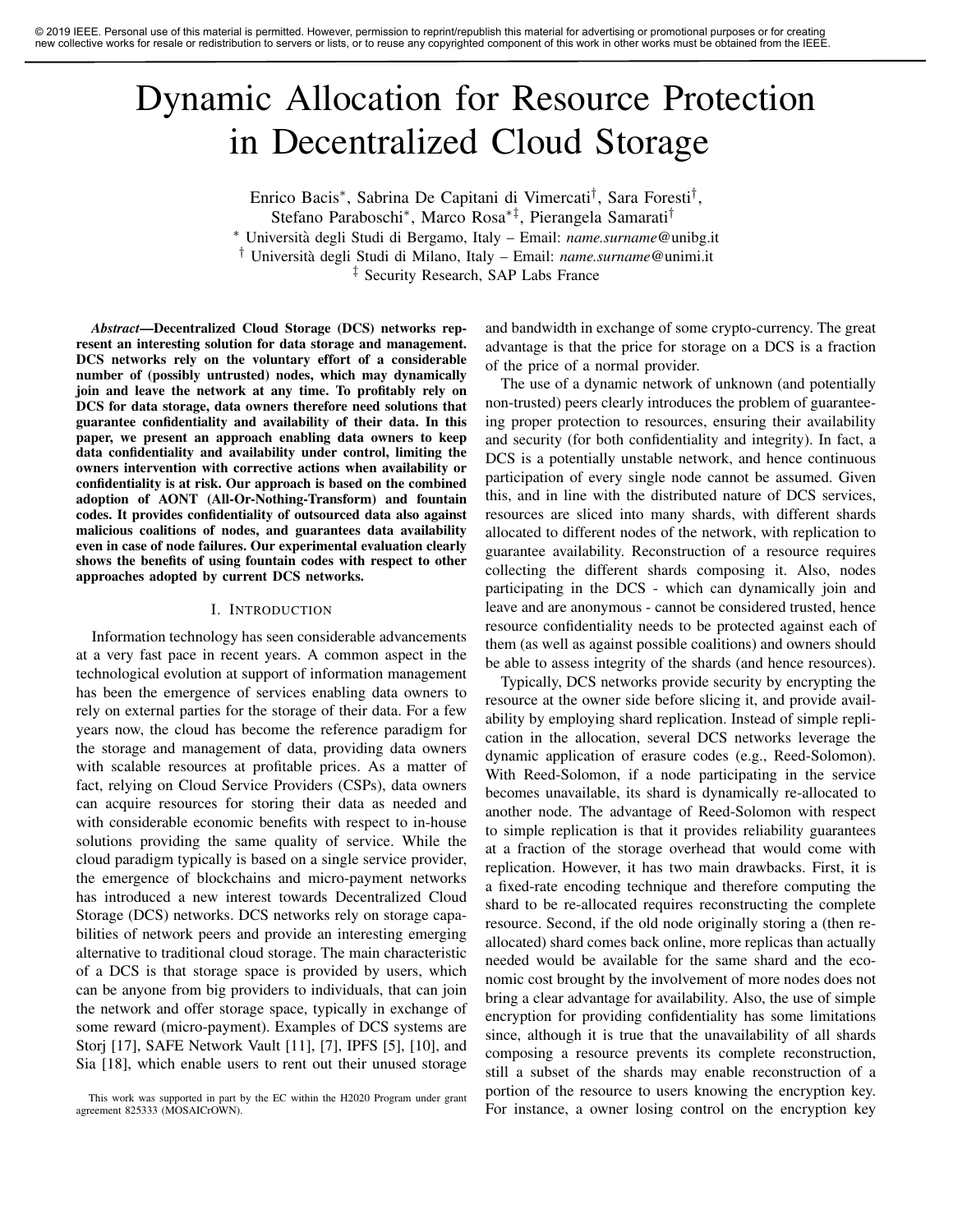may ask nodes in the DCS to delete the resource, as it would otherwise remain exposed. However, nodes that do not respect the request of deleting their shards may then have access to a portion of the resource.

The contribution of this paper is twofold. First, we combine All-or-Nothing-Transform (AONT), in contrast to simple encryption for protecting resources, and fountain codes, in contrast to traditional erasure codes like Reed-Solomon for computing shards to be distributed to nodes in a DCS (Section III). The combined adoption of AONT and fountain codes provides better security and availability guarantees, and lower performance overhead than current solutions. Second, we provide a model for dynamically managing the computation and allocation of shards, avoiding an immediate reaction to a node leaving, if availability guaranteed by the remaining nodes is considered still acceptable. Our approach avoids potentially excessive generation of shards which may turn out to be unnecessary when - as it is often the case - nodes unavailability is only temporary (Section IV). Avoidance of excessive generation provides advantages not only for performance (as it avoids generating new shards and involvement of new nodes) but also for security (excessively increasing the number of shards in the system may cause a higher vulnerability to malicious coalitions). The advantage of our solution is confirmed by experimental results obtained by integrating our approach with a real DCS (Section V).

# II. BASIC CONCEPTS

The two basic building blocks enabling the development of our solution are the adoption, at the client side, of *All-or-Nothing-Transform* (AONT) and of *fountain codes*.

AONT. AONT [15] is an encryption mode that transforms a plaintext resource into a ciphertext where every bit of the output has strong interdependence on all the bits of the input (e.g., [2], [8], [9]). In other words, AONT ensures that even knowing the encryption key, a resource or a portion of it cannot be reconstructed even when even only a single block is missing. AONT then provides better security guarantees than encryption.

Fountain codes. Fountain codes are a class of erasure codes preventing that the loss of one of the transmitted or stored blocks of a resource causes a data loss. Given a resource  $r$ , partitioned into f different *fragments*, an erasure code generates a set of s>f *encoded shards* that depend on the resource content and support the reconstruction of  $r$  through the combination of a subset of the encoded shards. Fountain codes, unlike other erasure codes (e.g., Reed-Solomon [13]), offer probabilistic reconstruction guarantees, meaning that with a probability  $p < 1$ , f of the s shards are sufficient for reconstructing r. The reconstruction probability  $p$  exponentially increases by retrieving additional shards. Although probabilistic, fountain codes have two main characteristics that, as we will discuss in the next section, allow us to profitably use them in the DCS context. First, they are *rateless*, that is, using these codes it is possible to create a new (i.e., different from each other) shard



Fig. 1: Reference scenario

on the fly and therefore the number s of encoded shards is not fixed a priori. Independently from the number s of shards, any subset of (at least)  $f$  shards can be used to reconstruct  $r$ . Second, each shard depends on a subset of (and not on all) the f original fragments of the resource and then only a subset of the original fragments are needed for generating a new shard.

#### III. ENCODING AND ALLOCATION STRATEGY

We consider a data owner interested in storing her resources in a DCS network. For simplicity, we refer the discussion to a single resource  $r$ , since the same approach can be applied to all the resources moved to the DCS.

Given a resources  $r$  we assume the data owner to first encrypt  $r$  using AONT, to protect confidentiality, and then encode the resulting ciphertext using fountain codes, to provide availability. As illustrated in Figure 1, the ciphertext is organized in  $f$  original fragments and encoded into a set  $S = \{s_1, \ldots, s_s\}$  of s shards allocated to s randomly chosen nodes  $\mathcal{N} = \{n_1, \ldots, n_s\}$  (i.e., each shard is allocated to a different node). Whenever a user is interested in retrieving the resource content, she contacts an arbitrary subset of  $f$ nodes and downloads their shards, which are then combined to reconstruct the resource.

The reason for using AONT, in contrast to encryption, is its ability to prevent even partial reconstruction of the plaintext resource. This property is crucial in the considered scenario, since fountain codes enable the reconstruction of a fragment (i.e., a chunk of the ciphertext) starting from a small subset of shards (i.e., less than  $f$  shards). The adoption of AONT then prevents any (small) coalition of malicious nodes to partially reconstruct the plaintext resource content, even if they can reconstruct a fragment from the shards they store.

The choice of using fountain codes, in contrast to simple replication or traditional erasure codes (e.g., Reed-Solomon), is due to their high flexibility in dealing with the intrinsically dynamic behavior of DCS . Since fountain codes are rateless, if a node  $n_i$  leaves the DCS, the data owner does not need (as it would happen using Reed-Solomon) to reconstruct its shard  $s_i$  and re-allocate it to a different node to guarantee the same resource availability. Indeed, it is sufficient to generate a new shard  $s_{s+1}$  (different from  $s_1, \ldots, s_s$ ) and allocate it to a new node  $n_{s+1}$ . After the generation and allocation of  $s_{s+1}$ , any user can still reconstruct the resource content by downloading any subset of  $f$  shards from the resulting set  $(\mathcal{S}\backslash \{\mathbf{s}_i\})\cup \{\mathbf{s}_{s+1}\}\$  of s shards. The generation of a new shard,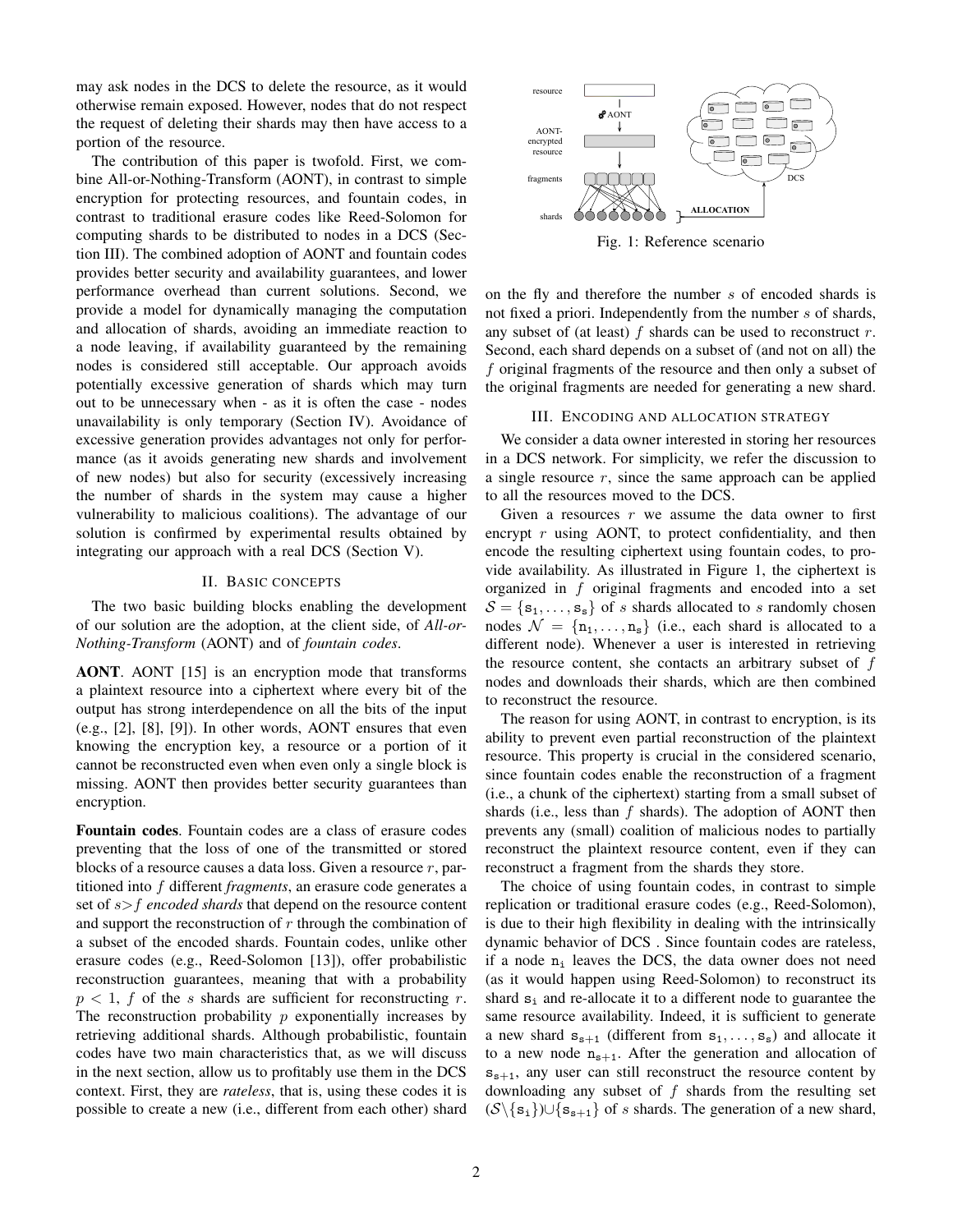



Fig. 2: An example of shard generation/replication using Reed-Solomon (a) and fountain codes (b) in a dynamic scenario

in contrast to the replication of the unavailable one, provides higher resource availability. Indeed, every shard is unique and equally contributes to the reconstruction of the resource. Hence, when the previously unavailable node  $n_i$  comes back online, the increased economic cost due to the involvement of a larger number  $(s + 1)$  of nodes comes with an actual advantage in terms of higher availability. In fact, there will be  $s + 1$  (instead of s) different shards stored at  $s + 1$  different nodes that can all be used for resource reconstruction. Note that the generation of a new shard causes a limited overhead since it implies the download of a subset of the shards in  $S$ , without the need to reconstruct  $r$  (as required by other erasure codes).

As discussed, the rateless characteristic of fountain codes allows the adaptive adjustment of the number of shards available for reconstructing a resource, thus impacting the availability and security guarantees. We use this characteristic (see Section IV) in such a way that, when the availability guarantees go below a given threshold, the owner can generate a new shard. Analogously, when the risk of confidentiality exposure is above a given threshold due to the presence of a high number of shards, the data owner can re-encrypt the resource and generate a new set of s shards.

Figure 2 illustrates an example that compares the set of shards in a DCS when using Reed-Solomon and fountain codes. Here, we assume that the data owner partitions the resource in  $f=7$  fragments and encodes it in  $s=10$  shards and that nodes where the shards are stored leave and then possibly re-join the network. Since Reed-Solomon reacts to a node failure replicating the shard of the failed node, the set  $S$  of shards representing  $r$  never changes but the number of copies grows (e.g.,  $s<sub>7</sub>$  has three copies). Fountain codes do not cause any replication, but a new shard is generated at each failure. Note that the two techniques imply the same economic cost for the owner, since each failure causes the allocation of a (new or duplicated) shard to a node. In the considered example, the owner pays for 15 shards in both scenarios.

#### IV. AVAILABILITY AND SECURITY GUARANTEES

Node failure has an impact on both resource availability and confidentiality. Indeed, when one of the nodes  $n_i$  fails, the encoded shard  $s_i$  it stores cannot be used to reconstruct the resource content. Hence, the user needs to retrieve  $f$  out of  $s - 1$ , in contrast to s, shards. When  $n_i$  re-joins the DCS, it still stores  $s_i$  and this could provide a positive effect on resource availability, since the shard at the node could be used to reconstruct the resource. However, node  $n_i$  re-joining the DCS could have a negative impact on security, since  $n_i$  could exploit its knowledge of  $s_i$  and collude with other  $f - 1$ nodes to reconstruct  $r$  (or prevent its deletion). Similarly, the generation and allocation of a new shard  $s_{s+1}$  improves resource availability, but also naturally reduces security since there is a higher number of nodes that could possibly collude.

In this section, we analyze the advantages provided by fountain codes on availability guarantees, by studying the probability  $P_u$  that a resource becomes unavailable as a consequence of nodes leaving and re-joining the network. We also evaluate the risks that the adoption of our solution causes in terms of security, by studying the probability  $P_c$ that a coalition of malicious nodes has enough shards to compromise resource security. These probabilities depend on the probability  $p_u$  that a node fails, and on the probability  $p_c$  that a node is malicious and interested in colluding with other nodes to breach the confidentiality of the resource. For simplicity, we assume  $p_u$  and  $p_c$  to be the same for all the nodes.

### *A. Availability guarantees*

When using  $s$  shards to encode a resource  $r$  split into  $f$ original fragments, r becomes unavailable when more than  $s - f$  nodes fail (i.e., when less than f shards can be accessed). The probability of such an event to happen is  $P_u = \sum_{i=s-f+1}^{s} {s \choose i} p_u{}^{i} (1-p_u)^{s-i}$ . Probability  $P_u$  increases when one of the nodes fails (or leaves the DCS) since the shard it stores is no more available, while it decreases any time a new shard is generated or a failed node re-joins the network.

Even if, in principle, the owner should react every time a node  $n_i$  fails by generating a new shard, this practice is expensive and may not even be necessary (e.g., if  $n_i$  re-joins the network in a few hours). The increase in  $P_u$  caused by the failure of a node may not be critical in a scenario where nodes dynamically leave and re-join the system frequently. Indeed, the reduction in  $P_u$  may be temporary and may not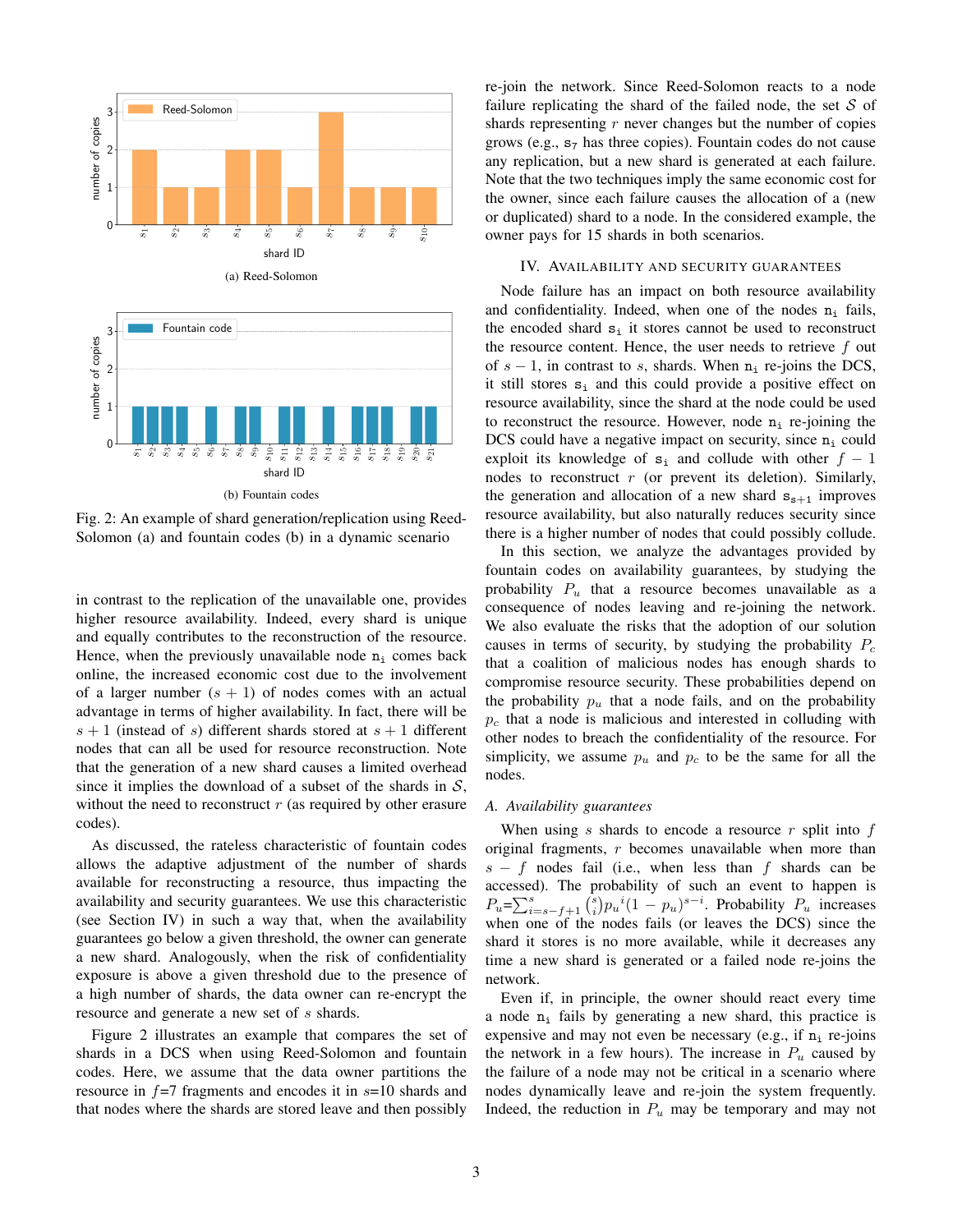

Fig. 3: Probability that a resource becomes unavailable using Reed-Solomon and fountain codes, assuming  $p_u=0.015$ ,  $P_u^{min}$ =10<sup>-12</sup>,  $P_u^{max}$ =10<sup>-5</sup>,  $f$ =7 fragments, and s in [10,15]

considerably affect the ability of the user to reconstruct  $r$ . To properly take into consideration these aspects, we propose a solution where the data owner takes corrective actions (i.e., create a new shard) only when resource availability is considered at risk.

Our solution is based on the definition of two thresholds for  $P_u$ ,  $P_u^{min}$  and  $P_u^{max}$ , identifying the range of values considered acceptable by the owner for guaranteeing the availability of  $r$ . Intuitively, these thresholds influence the maximum and minimum number of available shards in the system and represent:

- $P_u^{max}$ : the maximum probability of failure that the owner can tolerate, which corresponds to the minimum number of shards ( $\geq f$ ) the owner considers desirable to keep resource unavailability under control;
- $P_u^{min}$ : the minimum probability of failure fixed by the data owner based on her economic availability, which corresponds to the maximum number of shards the owner can afford.

The data owner does not react every time a node leaves or re-joins the DCS, but only if this event causes  $P_u$  to become higher than  $P_u^{max}$  or smaller than  $P_u^{min}$ . If  $P_u$  exceeds  $P_u^{max}$ , the data owner generates a new shard and allocates it to a new node. If  $P_u$  goes below  $P_u^{min}$ , the data owner can terminate the contract with one of the nodes in the system (e.g., with the one that has been off-line the most) and stop paying for its services.

Consider, as an example, a resource partitioned in  $f=7$ original fragments and encoded in s=10 shards allocated at nodes with probability  $p_u$ =0.015 of failure. Figure 3 compares the probability  $P_u$  of unavailability of a resource r when using Reed-Solomon and fountain codes, assuming  $P_u^{min}=10^{-12}$ and  $P_u^{max}=10^{-5}$ , and varying the number of nodes that the data owner identifies as unavailable between 0 and 9. The error bars in the figure represent the standard deviation. Note that  $P_u$  is initially the same for Reed-Solomon and fountain codes, and evolves in the same manner when nodes leave the DCS. The evolution of  $P_u$  when a node re-joins the DCS is instead considerably different: with Reed-Solomon it causes duplication of a shard, with fountain codes it implies the



Fig. 4: An example of evolution of  $P_u$  (top chart) and  $P_c$ (bottom chart) as a consequence of nodes leaving and rejoining the DCS and of actions taken by the data owner

availability of an additional (different) shard. As visible from the figure, the probability that  $r$  becomes unavailable is higher using Reed-Solomon than using fountain codes. In fact, the nodes storing shards available in a single copy (e.g.,  $s_2$  in Figure 2(a)) play a critical role in resource reconstruction. Indeed, when failing, they cannot be immediately substituted. With fountain codes, all nodes are equally critical since they all store different shards that can be interchangeably used to reconstruct resource r.

The top chart in Figure 4 illustrates an example of evolution of  $P_u$ , assuming the adoption of fountain codes, considering the corrective actions taken by the owner. The value of  $P_u$ grows every time a node leaves and decreases every time a node re-joins the network. As long as  $P_u$  is between  $P_u^{min}$  and  $P_u^{max}$  (the two red dashed lines in the figure), the data owner does not react to node leave and re-join events. In the example, we set  $P_u^{min}$  and  $P_u^{max}$  in such a way to tolerate the leave and re-join of one node at a time. When  $P_u$  reaches  $P_u^{max}$  as a consequence of the failure of a node (red triangles 1, 2, and 4 in the figure, indicating unavailability of two nodes), the owner generates and allocates a new shard. The generation of a new shard reduces  $P_u$  to a value below  $P_u^{max}$  (green circle 1, 2, and 4 in the figure). When  $P_u$  reaches  $P_u^{min}$  as a consequence of node re-join (red triangle 3 in the figure, indicating re-join of all the three nodes that failed), the owner closes the contract with one of the nodes and  $P_u$  returns above the threshold (green circle 3 in the figure).

In the next section, we will illustrate that  $P_u$  decreases not only when the data owner creates a new shard, but also when the resource is re-encrypted.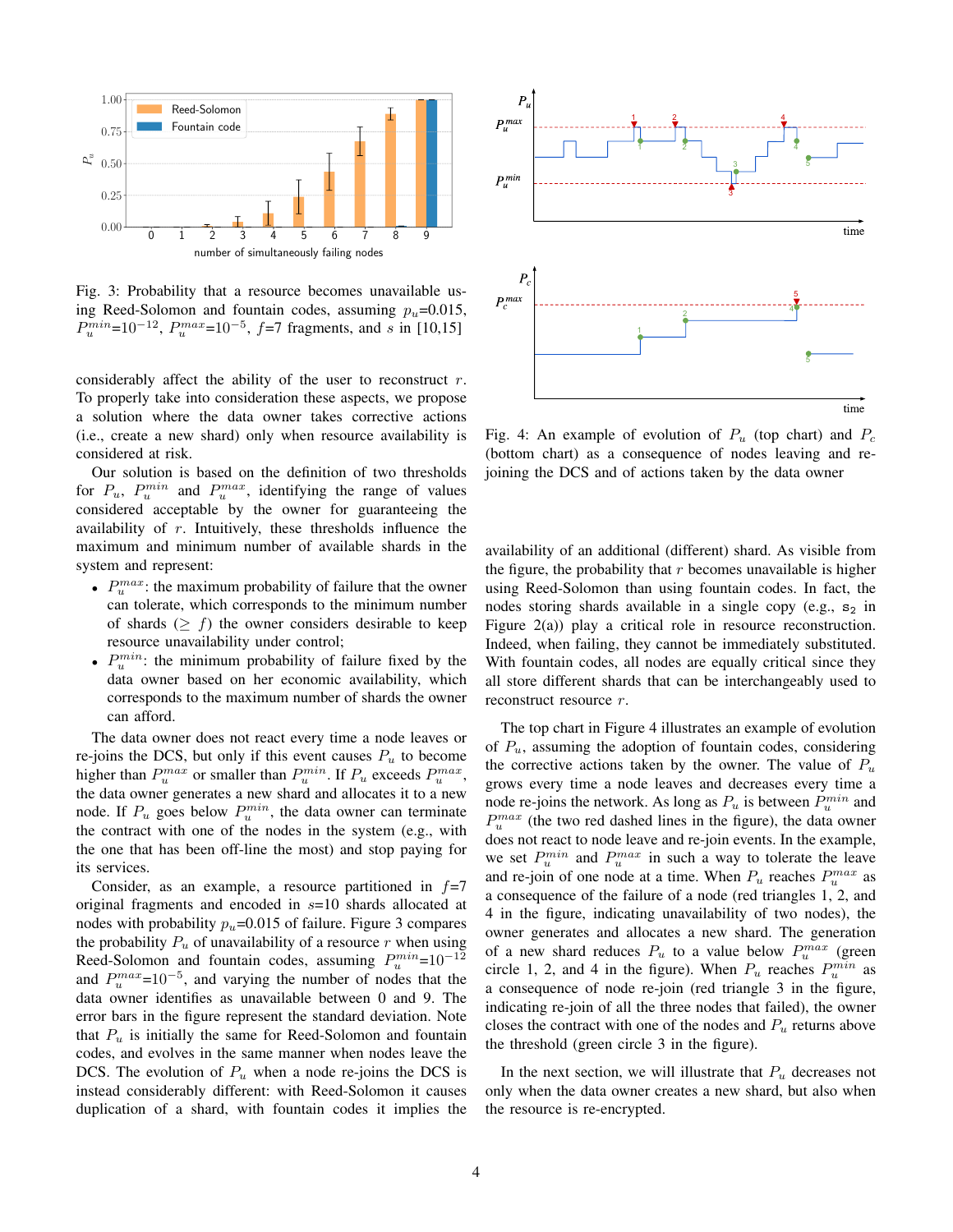### *B. Security guarantees against malicious coalitions*

Since  $f$  shards are sufficient to reconstruct  $r$ , any coalition of at least  $f$  malicious nodes can reconstruct the encrypted content of the resource (and its plaintext representation if the key is exposed) and/or prevent its deletion by retaining their local copy of the shard. The probability that  $f$  (or more) nodes collude is  $P_c = \sum_{i=f}^{s} {s \choose i} p_c^{i} (1-p_c)^{s-i}$ . The probability  $P_c$  that f nodes collude increases whenever the data owner generates a new shard and allocates it to a new node. On the contrary,  $P_c$ never decreases. Indeed, we cannot assume that nodes leaving the system will not re-join in the future and that they do not have a copy of the shard initially allocated to them, even in case the data owner closed the contract. A malicious node can keep a copy of the data on purpose, to prevent resource deletion and possibly sell the shard to non-authorized users.

The owner can reduce  $P_c$  only by re-encrypting r with a new key. This process is however quite expensive as it requires to locally reconstruct r (downloading f shards), decrypt it, re-encrypt its plaintext content with a new encryption key, encode the resulting ciphertext, and distribute the new set of s shards to s nodes. To limit such overhead, our solution is based on the definition of a threshold  $P_c^{max}$  for  $P_c$ , representing the maximum probability that the owner can tolerate that  $r$ is exposed. When, as a consequence of the generation of a shard,  $P_c$  exceeds  $P_c^{max}$ , the owner re-encrypts r. Clearly, shards generated before resource re-encryption cannot be used together with shards generated after re-encryption for resource reconstruction, hence nullifying possible misbehaviors by nodes whose contract has been closed before re-encryption.

The bottom chart in Figure 4 illustrates the evolution of  $P_c$  due to corrective actions taken by the owner for keeping  $P_u$  below  $P_u^{max}$  (i.e., the generation of new shards). As long as  $P_c$  remains below threshold  $P_c^{max}$ , no corrective action is taken (green circles 1 and 2 in the figure). In the example we set  $P_c^{max}$  to tolerate the generation of two shards. When the generation of a new shard causes  $P_c$  to reach  $P_c^{max}$  (red triangle 5 and green circle 4 in the figure), the owner reencrypts r. Resource re-encryption resets both  $P_u$  and  $P_c$  to their initial value (green circle 5 in the figure). The lower is  $P_u^{max}$ , the more frequently shards will be generated and the more frequently the data owner will need to re-encrypt r.

# V. IMPLEMENTATION AND EXPERIMENTS

To assess the benefit of using fountain codes in contrast to Reed-Solomon used by real world DCS networks, we implemented our proposal on top of Storj [17]. Among the existing DCS, we selected Storj because it is one of the leaders in the DCS scenario, and its open-source implementation easily permits the integration of our solution. Storj relies on Reed-Solomon to guarantee resource availability, and applies encoding and decoding at the owner and user side, respectively. We then modified the Storj client to adopt fountain codes instead of Reed-Solomon. Specifically, we used RaptorQ code (specified in IETF RFC 6330 [12]), which is the latest evolution of Rapid Tornado (Raptor) codes [16]. RaptorQ is among the most effective fountain codes available to date,



Fig. 5: Download time of a 10MB shard from each node that has been contacted in the test (in increasing order of time)

since the probability of not being able to reconstruct a resource when accessing  $f + \varepsilon$  shards is negligible,  $0.01^{\varepsilon+1}$  (i.e., 1%) accessing f shards,  $0.01\%$  accessing  $f + 1$  shards).

To analyze the performance of our solution, we set parameters  $f=7$  and  $s=10$  and considered shards of size 100kB, 1MB, and 10MB (i.e., resources of size 700kB, 7MB, and 70MB, respectively). In our experiments, we considered  $p_u=0.015$ ,  $P_u^{min}$ =10<sup>-12</sup>,  $P_u^{max}$ =10<sup>-5</sup>,  $p_c$ =0.025, and  $P_c^{max}$ =10<sup>-6</sup>. These parameter values support the generation of 22 shards before requiring resource re-encryption. The client used for our experimental evaluation is an Intel i7 4770K with 16 GB RAM, running Ubuntu 18.04, connected to a network with enough bandwidth to download all the required  $(f=7)$  shards in parallel. In our tests, we contacted 70 nodes. The histogram bars in Figure 5 illustrate the time necessary to download a shard of 10MB from each of these nodes. The nodes are reported on the  $x$ -axis in increasing download time. In the experiments, we focused on download time as the use of AONT causes a negligible overhead, since the bottleneck is represented by the network (e.g., the solution in [2] has 2.5 GB/s throughput, which is orders of magnitude higher than fast network connections).

If the user interested in downloading the resource knows exactly the response time of each node in the DCS, she can choose the optimal pool of nodes, and minimize the time for retrieving the shards necessary to reconstruct  $r$ . When using RaptorQ, the best strategy consists in contacting the  $f$ fastest nodes, since any subset of  $f$  shards enables resource reconstruction. Hence, the download time is given by the access time of the f-th node in the ranking of the s nodes storing a shard of the resource. When using Reed-Solomon the best strategy consists in contacting the  $f$  fastest nodes that store  $f$  different shards, which might not be the first  $f$  nodes in the ranking in case of duplicated shards. The download time then is given by the access time of the slowest contacted node.

Since usually clients do not know the response times of the nodes in the DCS, the best strategy consists in contacting all the s nodes in parallel, and stop ongoing downloads when the downloaded shards enable resource reconstruction (i.e., after the first f shards have been downloaded for RaptorQ,